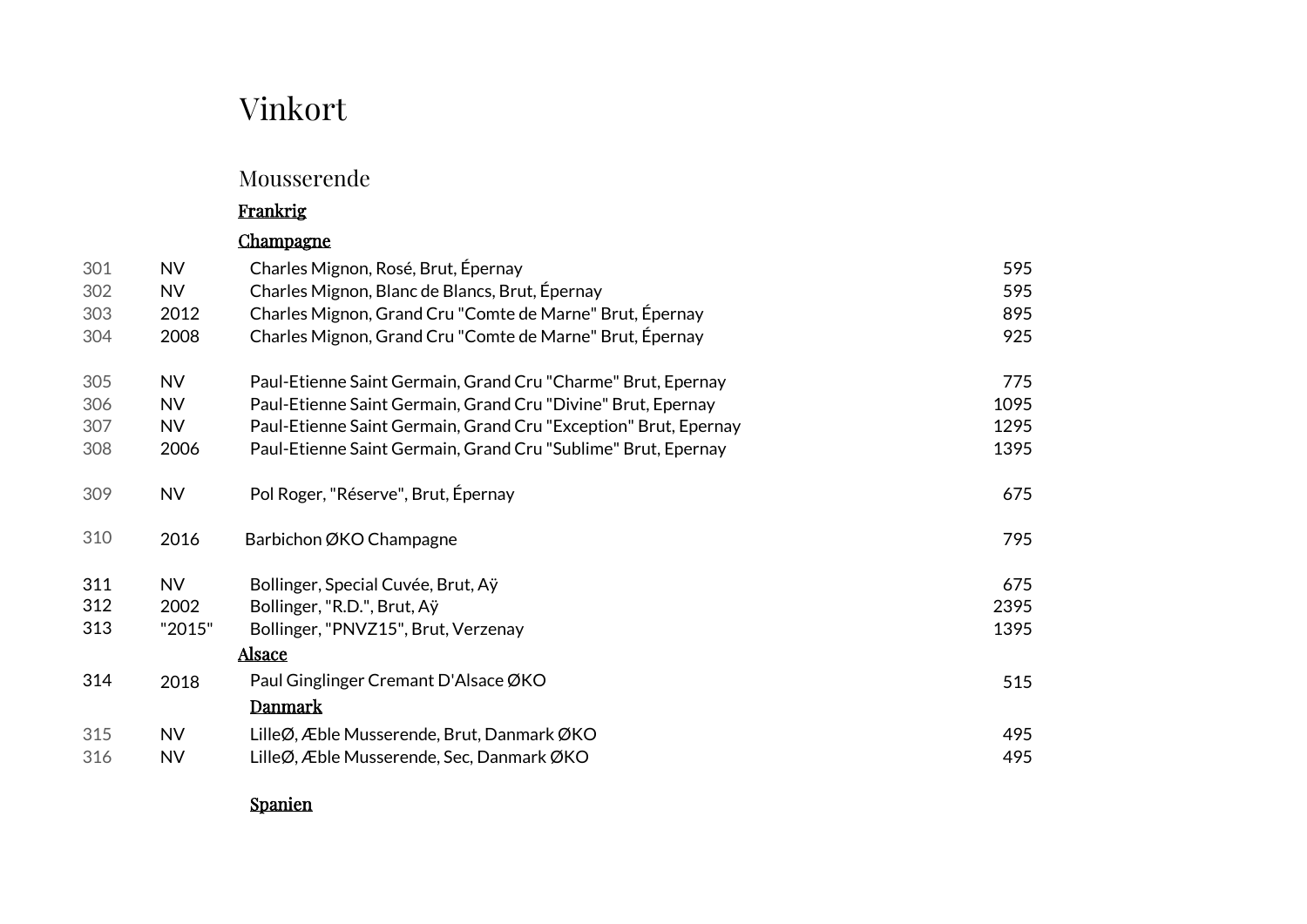| 317 | <b>NV</b> | Bodegas Naveran, Cava Brut Especial ØKO                                         | 395  |
|-----|-----------|---------------------------------------------------------------------------------|------|
| 318 | <b>NV</b> | Bodegas Naveran, Cava Semi ØKO                                                  | 395  |
| 319 | 2018      | Bodegas Naveran, Cava Vintage Rosé ØKO                                          | 445  |
|     |           | Italien                                                                         |      |
| 320 | <b>NV</b> | Civitas, Pecorino, Spumante Ancestra, Brut Nature BIO                           | 475  |
|     |           | Hvidvin                                                                         |      |
|     |           | Frankrig                                                                        |      |
|     |           | <b>Alsace</b>                                                                   |      |
| 101 | 2019      | Paul Ginglinger Riesling Drei Exa Cuvée ØKO                                     | 495  |
| 102 | 2019      | Paul Ginglinger, Pinot Gris, Cuvée Les Prelats ØKO ½ flaske                     | 350  |
| 103 | 2019      | Paul Ginglinger, Pinot Gris, Cuvée Les Prelats ØKO                              | 475  |
|     |           | <b>Bourgogne</b>                                                                |      |
| 104 | 2013      | Macon Blanc Villages, J.M. Boillot                                              | 525  |
| 105 | 2018      | Bourgogne Chardonnay, René Lequin-Colin, Øko                                    | 495  |
| 106 | 2018      | Bourgogne Chardonnay, Rene Lequin-Colin Santenay Les Hates ØKO                  | 575  |
| 107 | 2017      | Jean Goulley, Chardonnay, Chablis ØKO                                           | 525  |
| 108 | 2014      | Pascal Bouchard, 1 Cru "Vau de Vey", Chardonnay, Chablis ØKO                    | 655  |
| 109 | 2016      | La Vougeraie, Chardonnay, Savigny-Les-Beaune ØKO                                | 875  |
| 110 | 2017      | Vincent Girardin, Chardonnay, Savigny-Les-Beaune                                | 675  |
| 111 | 2017      | Domaine Leflaive, Rully, Chardonnay, Rully                                      | 825  |
| 112 | 2016      | Domaine Leflaive, 1 Cru "Sous le dos D'ane", Chardonnay, Meursault              | 1275 |
| 113 | 2012      | René Lequin-Colin, Grand Cru "Batard-Montrachet" Chardonnay, Puligny Montrachet | 2095 |
|     |           | <b>Bordeaux</b>                                                                 |      |
| 114 | 2019      | Chateau Guiraud, Chateau de G, Sauternes ØKO                                    | 475  |
|     |           | Loire                                                                           |      |
| 115 | 2018      | Jeremie Huchet, Montys Le Parc, Muscadet, Pays Nantais, ØKO                     | 395  |
| 116 | 2018      | Philippe Gilbert, Menetou-Salon, Sauvignon Blanc BIO                            | 485  |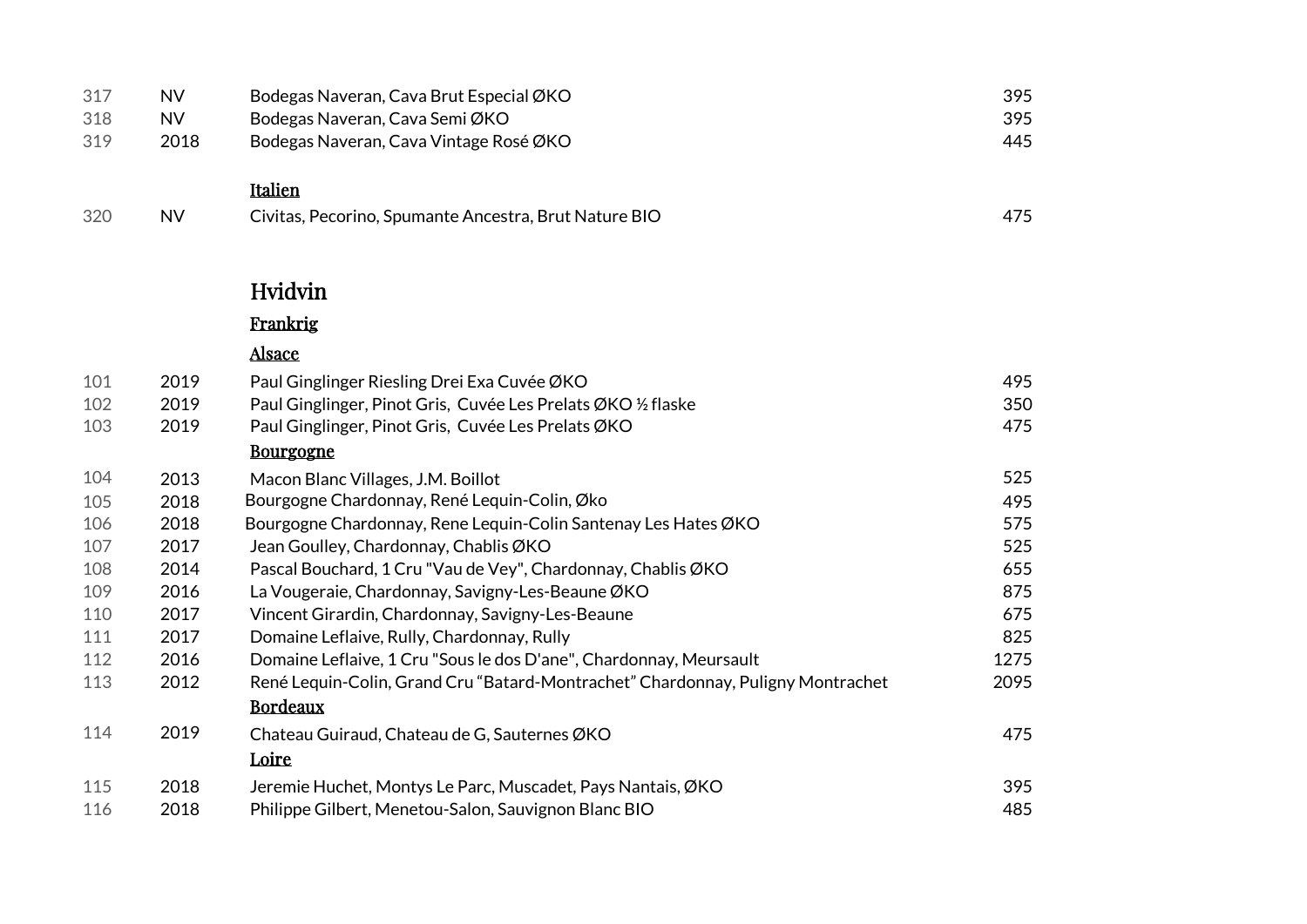#### Tyskland

#### Mosel

| 117 | 2018 | FIO, "Rätzelhaft", Riesling, Piesport                                    | 395  |
|-----|------|--------------------------------------------------------------------------|------|
| 118 | 2017 | FIO, "Teppo", Riesling, Piesport                                         | 445  |
| 119 | 2017 | FIO, GG "Falkenberg", Riesling, Piesport                                 | 675  |
| 120 | 2015 | FIO, "FIO", Riesling, Piesport                                           | 725  |
| 121 | 2014 | FIO, "FIO", Riesling, Piesport                                           | 745  |
| 122 | 2013 | FIO, GG "Goldtröpfchen", Riesling Piesport                               | 1195 |
| 123 | 2019 | Weingut Willi Schaefer, Riesling Trocken, Graach                         | 475  |
| 124 | 2018 | Weingut Willi Schaefer, "Graacher Domprobst", Kabinett, Riesling, Graach | 525  |
|     |      | Franken                                                                  |      |
| 125 | 2017 | Weingut Rudolf Fürst, "Pur Mineral" Silvaner                             | 475  |
| 126 | 2017 | Weingut Rudolf Fürst, "Pur Mineral" Riesling                             | 495  |
|     |      | Rheinhessen                                                              |      |
| 127 | 2019 | Pfannebecker, Werkstoff, Riesling, Sauv. Blanc, Muscat ØKO,              | 395  |
|     |      | <b>Baden</b>                                                             |      |
| 128 | 2018 | Weingut Burg Ravensburg, "Sulzfeld" Riesling ØKO                         | 425  |
| 129 | 2017 | Weingut Burg Ravensburg, "Lerchenberg" Riesling ØKO                      | 495  |
| 130 | 2015 | Weingut Burg Ravensburg, GG "Kapellenberg" Riesling ØKO                  | 675  |
|     |      | <u>Nahe</u>                                                              |      |
| 131 | 2020 | Forster Riesling Feinherb, Nahe, ØKO                                     | 395  |
|     |      | Østrig                                                                   |      |
|     |      | Wein                                                                     |      |
| 132 | 2017 | Weingut Weininger, Gemischter Satz, Riesling, Grüner Veltliner, Wien ØKO | 425  |
|     |      | Südsteiermark                                                            |      |
| 133 | 2017 | Weingut Sattlerhof, "Gamlitz" Morillon, Südsteiermark ØKO                | 495  |
| 134 | 2107 | Weingut Sattlerhof, "Gamlitz" Sauv. Blanc, Südsteiermark ØKO             | 495  |
|     |      | <b>Wachau</b>                                                            |      |
| 135 | 2017 | Nikolaihof, "Federspiel" Grüner Veltliner BIO                            | 495  |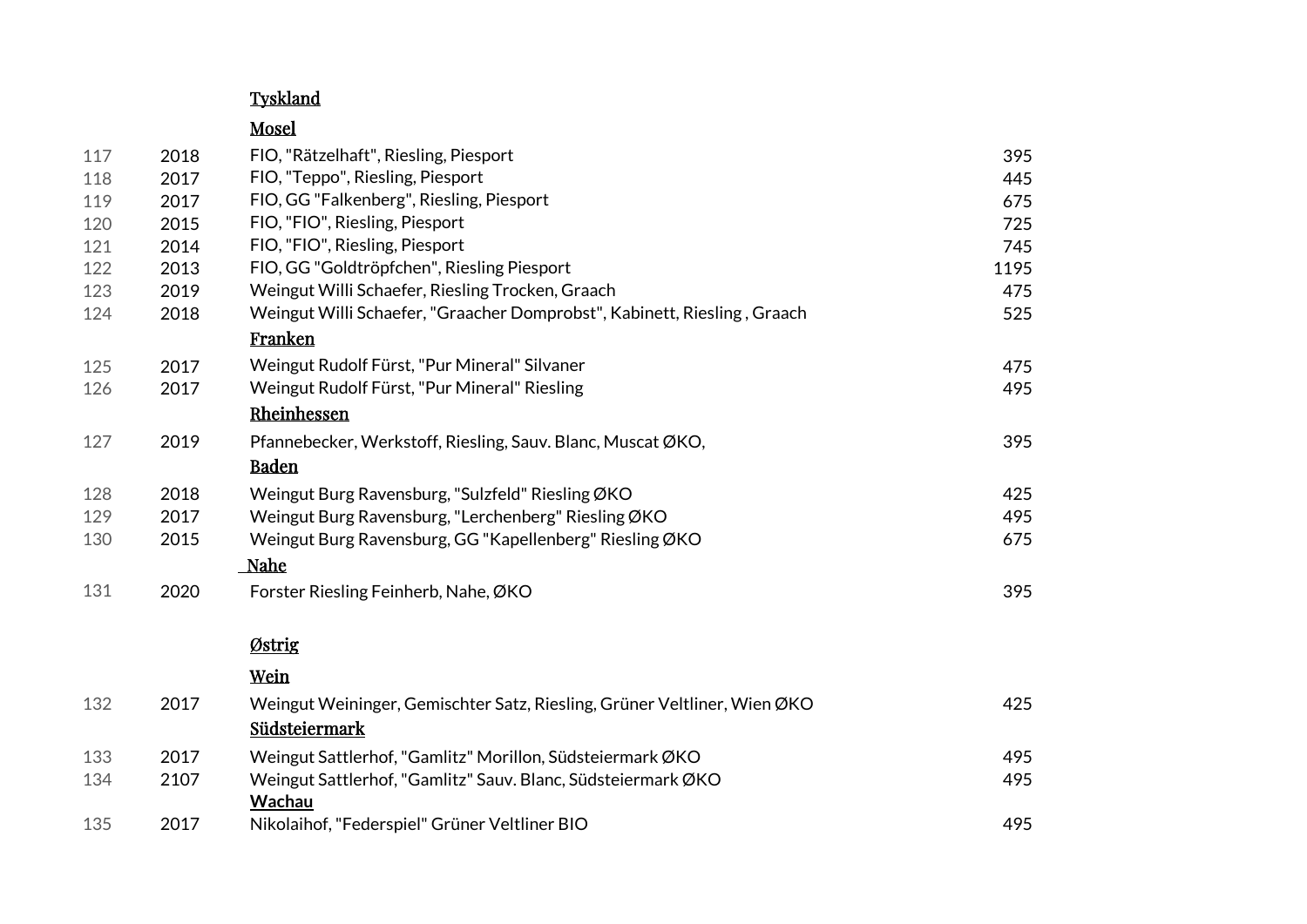| 136<br>137<br>138 | 2017<br>2016<br>2014 | Nikolaihof, Chardonnay BIO<br>Nikolaihof, "Smaragd" Grüner Veltliner BIO<br>Nikolaihof, "Smaragd Vom Stein" Riesling BIO | 575<br>695<br>725 |
|-------------------|----------------------|--------------------------------------------------------------------------------------------------------------------------|-------------------|
|                   |                      | Ungarn                                                                                                                   |                   |
| 139               | 2016                 | Domaine Impérial Hétszőlő, Dry Furmint, Tokaj ØKO                                                                        | 395               |
|                   |                      | Portugal                                                                                                                 |                   |
| 140               | 2016                 | Niepoort, Redoma Blanco                                                                                                  | 425               |
|                   |                      | <b>Spanien</b>                                                                                                           |                   |
|                   |                      | Rioja                                                                                                                    |                   |
| 141               | 2018                 | Bodegas Bhilar, Phinca Hapa Blanco, Viura, Rioja                                                                         | 525               |
| 142               | 2016                 | Bodegas Bhilar, Thousand Mils, Viura, Rioja                                                                              | 625               |
|                   |                      | Spanien, Andet                                                                                                           |                   |
| 143               | 2018                 | Dominio de Punctum, "Pablo Claro" Chardonnay, Castille/La Mancha ØKO                                                     | 325               |
| 144               | 2017                 | Can Sumoi, "Xarel.lo", Xarello, Penedes ØKO<br>Italien                                                                   | 495               |
| 145               | 2019                 | Castellani, Corsarini, Pinot Grigio, Sicilien ØKO                                                                        | 325               |
| 146               | 2019                 | Roots Beverages, La Rivoluzione Pecorino, Pecorino, ØKO                                                                  | 345               |
|                   |                      | Rosé/Orange                                                                                                              |                   |
| 147               | 2019                 | Pfannebecker Werkstoff Pinot Noir Rose, Rheinhessen, Tyskland ØKO                                                        | 395               |
| 148               | 2017                 | Domaines Bunan, "Mas de la Rouviere", Mourvèdre, Grenache Noir, Bandol, Frankrig ØKO                                     | 475               |

 2020 Momento rose Tempranillo, La Mancha, ØKO 345 2018 Ramoro, Pinot Grigio, Terre di Chieti, Cantina Orsogna, Abruzzo, Italien BIO 425 2018 Domaine Gross, Riesling "Diebswinkel", Alsace ØKO (Orange) 595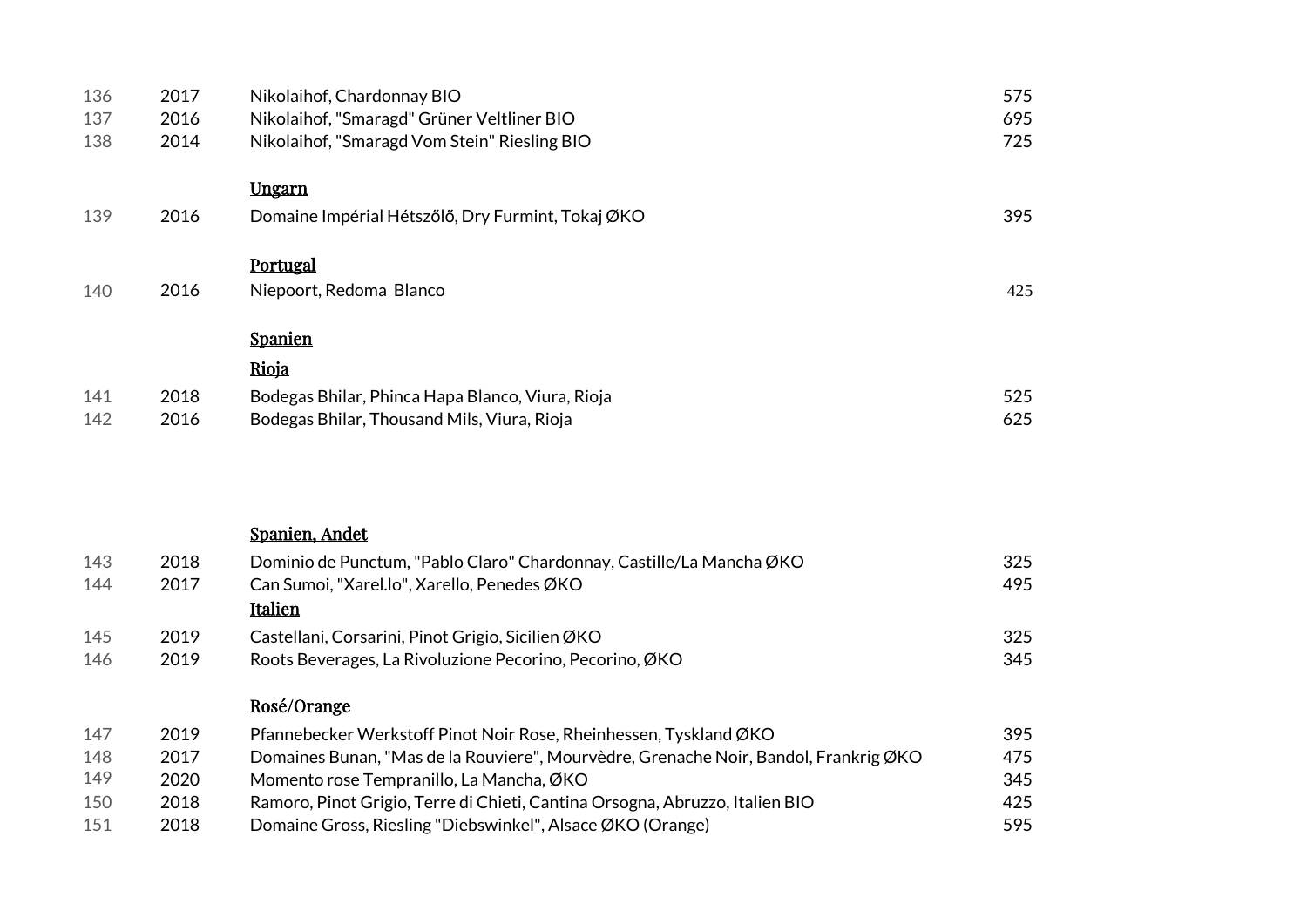# Rødvine

# Frankrig

# Burgundy

| 201 | 2017 | Domaine Bonne Tonne, "Grand Cras", Pinot Noir, Morgon ØKO                               | 495  |
|-----|------|-----------------------------------------------------------------------------------------|------|
| 202 | 2018 | 2018 Bourgogne Rouge, René Lequin-Colin                                                 | 495  |
| 203 | 2017 | Domaine Chapelle, Bourgogne Rouge, Pinot Noir ØKO                                       | 495  |
| 204 | 2017 | Domaine Chapelle, "Clos de Cornieres", Pinot Noir ØKO                                   | 645  |
| 205 | 2016 | Domaine Rossignol-Février, "Petits Noizons Cuvee Valentin", Pinot Noir, Pommard ØKO     | 925  |
| 206 | 2015 | Domaine Rossignol-Février, 1. Cru, "Robardelle", Pinot Noir, Volnay ØKO                 | 1225 |
| 207 | 2017 | Domaine Henri Richard, Pinot Noir, Marsannay ØKO                                        | 715  |
| 208 | 2016 | Domaine Henri Richard, Pinot Noir, Gevrey Chambertin ØKO                                | 875  |
| 209 | 2014 | Domaine Henri Richard, Grand Cru "Charmes Chambertin", Pinot Noir, Gevrey-Chambertin ØK | 1275 |
| 210 | 2014 | Domaine de La Pousse d'Or, Pinot Noir, Chambolle Musigny                                | 1095 |
| 211 | 2014 | Domaine de La Pousse d'Or, 1. Cru "Les Groseilles", Pinot Noir, Chambolle Musigny       | 1645 |
| 212 | 2014 | Domaine de La Pousse d'Or, Grand Cru, "Clos de Roi", Pinot Noir, Corton                 | 1495 |
| 213 | 2013 | La Vougeraie, Grand Cru "Charmes-Chambertin, Les Mazoyères", Gevrey ØKO                 | 1795 |
| 214 | 2013 | La Vougeraie, Grand Cru "Clos Vougeot", Vougeot ØKO                                     | 1695 |
| 215 | 2010 | La Vougeraie, Grand Cru "Clos Vougeot", Vougeot ØKO                                     | 2095 |
| 216 | 2013 | La Vougeraie, Grand Cru "Musigny", Chambolle-Musigny ØKO                                | 4745 |
| 217 | 2010 | Henri Boillot, Grand Cru "Clos Vougeot", Vougeot                                        | 2195 |
| 218 | 2009 | Henri Boillot, Grand Cru "Clos Vougeot", Vougeot                                        | 2095 |
| 219 | 2014 | Henri Boillot, Grand Cru "Bonnes Mares", Chambolle-Musigny                              | 2495 |
| 220 | 2013 | Domaine Meo Camuzet, 1. Cru, "Les Cras", Pinot Noir, Chambolle Musigny                  | 1675 |
| 221 | 2013 | Robbert Groffier, 1. Cru, "Les Hauts-Doix", Pinot Noir, Chambolle Musigny               | 1825 |
| 223 | 2011 | Fredric Magnien, Grand Cru, "Clos de Beze", Pinot Noir, Gevrey-Chambertin               | 2125 |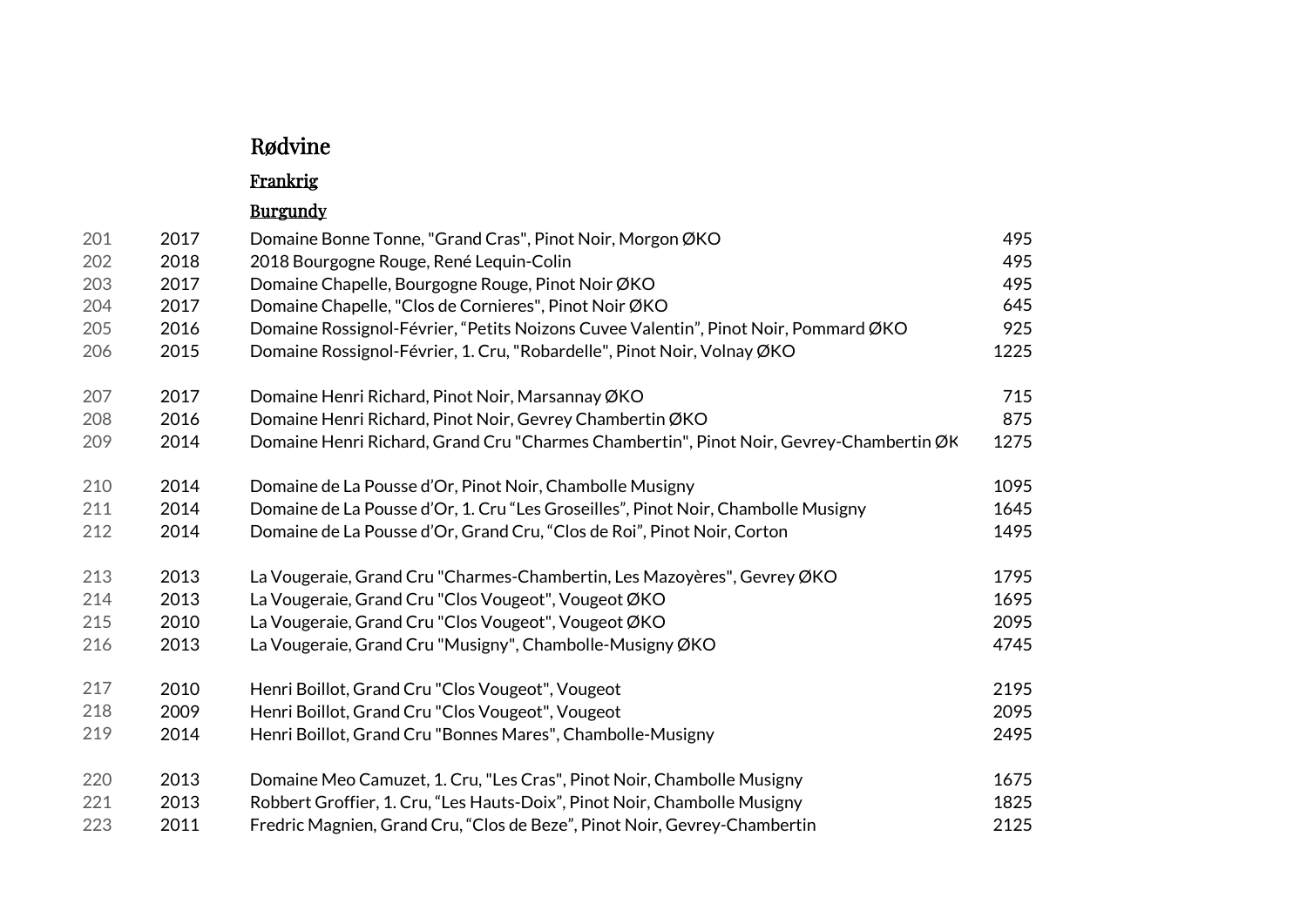|     |      | <b>Bordeaux</b>                                                                            |      |
|-----|------|--------------------------------------------------------------------------------------------|------|
| 224 | 2015 | Chateau Tour Calon, Bordeaux Blend, Montagne-Saint-Emilion ØKO                             | 545  |
| 225 | 2000 | Chateau La Lagune, 3. Cru, Bordeaux Blend, Haut-Medoc                                      | 1095 |
| 226 | 2017 | Chateau Pontet-Canet, 5. Cru, Bordeaux Blend, Pauillac ØKO                                 | 1995 |
| 227 | 2015 | Chateau Pontet-Canet, 5. Cru, Bordeaux Blend, Pauillac ØKO                                 | 1995 |
| 228 | 1996 | Chateau Pichon-Longueville, 2. Cru, "Baron", Bordeaux Blend, Pauillac                      | 2495 |
| 229 | 2012 | Chateau Lafite-Rothschild, 1. Cru, Cab. Sauvignon, Merlot, Cab. Franc, P. Verdot, Pauillac | 5995 |
|     |      | Frankrig, Andet                                                                            |      |
| 230 | 2018 | La Grange aux Belles, "La Chaussee Rouge", Grolleau, Cab. Franc, Anjou, Loire ØKO          | 385  |
| 231 | 2019 | Domaine Mamaruta, "Ratatouille", Mourvèdre, Macabeu, Carignan Blanc, Grenache Gris, Fitou  | 425  |
| 232 | 2018 | Chaume Arnaud, Cote du Rhone, Grenache Noir, Syrah, Cinsault, Rhone ØKO                    | 395  |
| 233 | 2018 | Domaine Brusset, Gigondas Grand Montmirail, Rhone, France                                  | 525  |
| 234 | 2017 | Domaine Palestor, "La Fagotiere", Chateau Neuf-du-Pape, Rhone ØKO                          | 595  |
| 235 | 2016 | Domaines Bunan, Bandol Rouge, Mourvèdre, Grenache Noir, Syrah, Provence ØKO                | 525  |
| 236 | 2016 | Léon Barral, "Jadis", Carignan, Syrah, Grenache Noir, Faugeres                             | 625  |
| 237 | 2016 | Léon Barral, "Valiniere, Mourvèdre, Syrah, Faugeres                                        | 725  |
|     |      | Italien                                                                                    |      |
|     |      | Piemonte                                                                                   |      |
| 238 | 2019 | Cascina Val Del Prete, Barbera d'Alba ØKO                                                  | 445  |
| 239 | 2015 | Cascina Val Del Prete, Nebbiolo d'Alba ØKO                                                 | 525  |
| 240 | 2018 | Icardi Cascina d'Or Monferrato Roso ØKO                                                    | 450  |
| 241 | 2018 | Brezza, Langhe Nebbiolo, ØKO                                                               | 475  |
| 242 | 2014 | Brezza, Barolo Classico, Nebbiolo ØKO                                                      | 695  |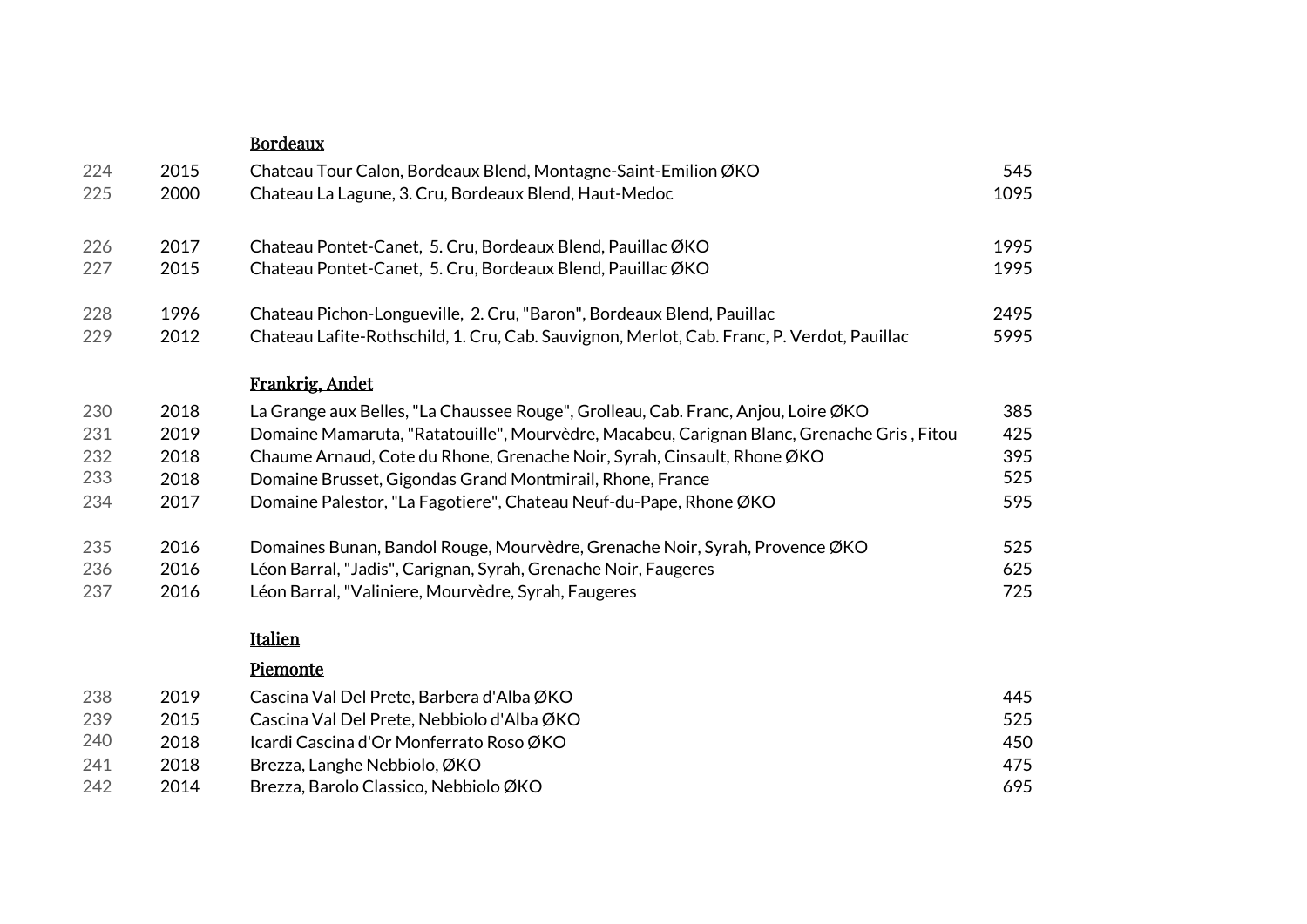| 243 | 2006 | Camerano, Barolo, Nebbiolo | 1345 |
|-----|------|----------------------------|------|
| 244 | 2005 | Camerano, Barolo, Nebbiolo | 1325 |
| 245 | 2004 | Camerano, Barolo, Nebbiolo | 1395 |

#### Toscana

| 246 | 2016 | Castellani, "Poggio Al Casone", Chianti Superiore, Sangiovese, Canaiolo ØKO | 425  |
|-----|------|-----------------------------------------------------------------------------|------|
| 247 | 2016 | San Polino, Sangiovese, Rosso di Montalcino ØKO                             | 595  |
| 248 | 2013 | San Polino, "Helichrysum", Sangiovese, Brunello di Montalcino ØKO           | 1295 |
| 249 | 2012 | San Polino, "Helichrysum", Sangiovese, Brunello di Montalcino ØKO           | 1275 |
| 250 | 2011 | San Polino, "Helichrysum", Sangiovese, Brunello di Montalcino ØKO           | 1195 |
| 251 | 2009 | San Polino, "Helichrysum", Sangiovese, Brunello di Montalcino ØKO           | 1325 |
| 252 | 2015 | Tenuta San Guido, Sassicaia, Cab. Sauvignon, Cab. Franc, Bolgheri           | 3425 |

#### Sicilien

| 253 | 2018 | Tenuta di Aglaea, "Aglaea", Norello Mascalese, Etna Rosso                              | 435 |
|-----|------|----------------------------------------------------------------------------------------|-----|
| 254 | 2016 | Tenuta di Aglaea, "Thalia", Norello Mascalese, Etna Rosso                              | 575 |
| 255 | 2017 | Shadir, Nero d'Avola, Terra Sicilia ØKO                                                | 425 |
| 256 | 2018 | Castellani Nero d'Avola/Merlot, Sicilien, Italien ØKO                                  | 335 |
|     |      | Italien, Andet                                                                         |     |
| 257 | 2018 | Maseria Cutturi, "Tuma", Primitivo, Puglia ØKO                                         | 395 |
| 258 | 2017 | Massimago, "Marchesa MariaBella", Corvina, Corvinone, Rondi., Ripasso Valpolicella ØKO | 485 |
| 259 | 2018 | La Casa di Roberta, Ripasso, Corvina, Corvinone, Rondinella, Valpolicella, Veneto ØKO  | 425 |
| 260 | 2016 | La Casa di Roberta, Amarone, Corvina, Corvinone, Rondinella, Valpolicella, Veneto ØKO  | 595 |

#### Spanien

#### Rioja

| 261 | 2015 | Bodegas Bhilar, Phincas, Rioja, Spanien BIO                            | 495  |
|-----|------|------------------------------------------------------------------------|------|
| 262 | 2012 | Bodegas Bhilar, Phinca Abejera, Tempranillo, Graciano, Grenache, Viura | 695  |
| 263 | 1972 | R. Lopez de Heredia, Vina Tondonia, 6 Año, Tempranillo                 | 1525 |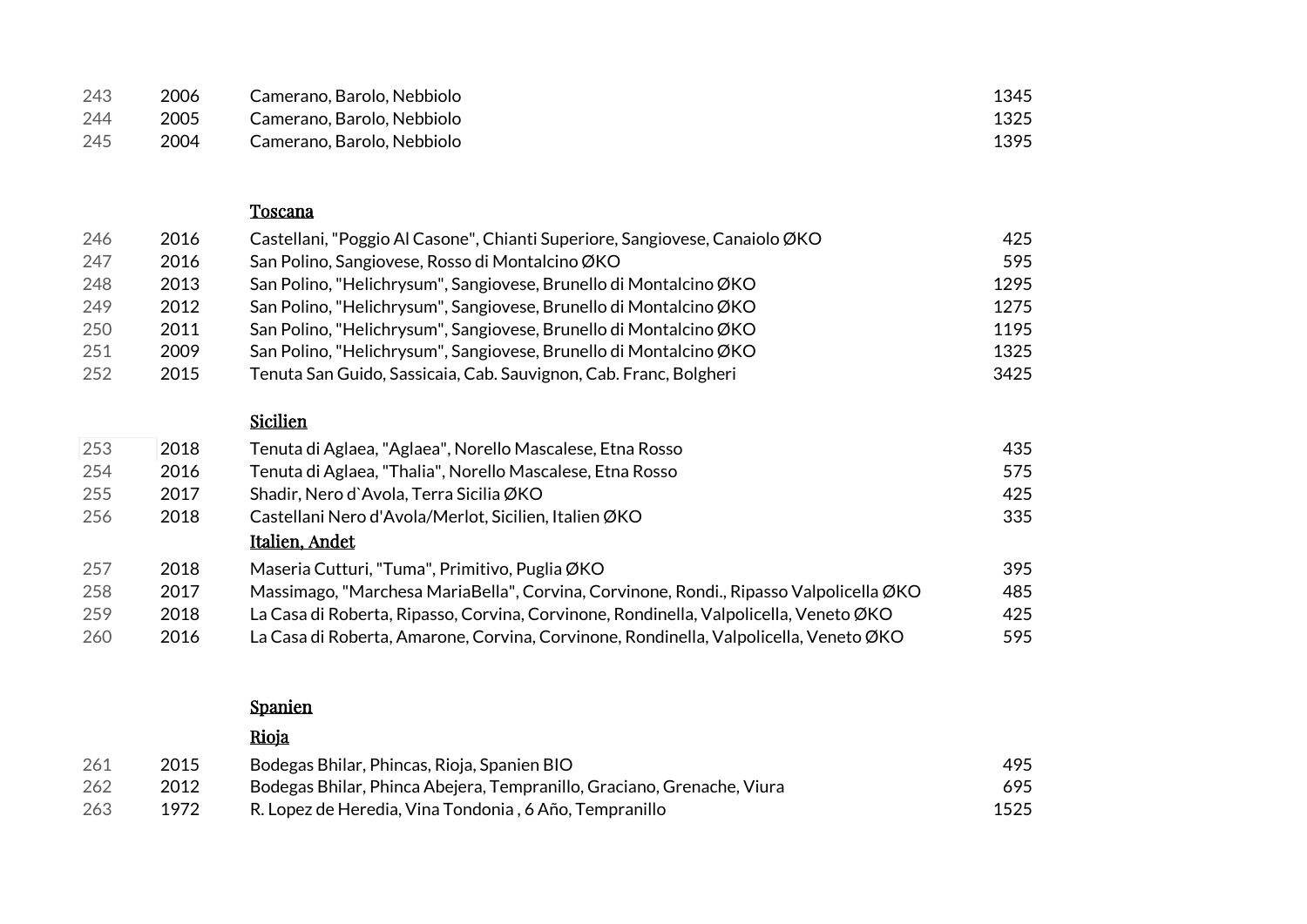#### Ribera del Duero

| 264 | 2015 | Campos Goticos, "Pecunia Roble", Tempranillo ØKO                     | 445  |
|-----|------|----------------------------------------------------------------------|------|
| 265 | 2017 | Hacienda Monasterio, Cab. Sauvignon, Merlot, Tempranillo ØKO         | 725  |
| 266 | 2018 | Hacienda Monasterio, Cab. Sauvignon, Merlot, Tempranillo ØKO         | 725  |
| 267 | 2016 | Hacienda Monasterio Reserva, Cab. Sauvignon, Merlot, Tempranillo ØKO | 955  |
| 268 | 2014 | Vega Sicilia, "Valbuena", Merlot, Tempranillo                        | 1495 |
| 269 | 2009 | Vega Sicilia, "Unico", Tempranillo, Cab. Sauvignon                   | 3495 |
|     |      | Spanien, Andet                                                       |      |
| 270 | 2019 | Domino De Punctum, "Lobetia", Tempranillo, Castille/La Mancha ØKO    | 325  |
| 271 | 2017 | Hammeken Cellars, "Boqueria", Monastrell, Alicante ØKO               | 335  |
| 272 | 2015 | Clos Mogador, Grenache, Carignan, Syrah, Cab. Sauvignon, Priorat     | 825  |
| 273 | 2018 | Vilosell, Tomas Cusine, Costers del Segre, ØKO                       | 495  |
|     |      | <b>Tyskland</b>                                                      |      |
|     |      | Rheinhessen                                                          |      |
| 274 | 2014 | Pfannebecker, "Skt. Georgenberg", Spätburgunder ØKO                  | 575  |
|     |      | Rheingau                                                             |      |
| 275 | 2013 | Solveigs, "Steil", Pinot Noir                                        | 645  |
| 276 | 2013 | Solveigs, "Micke", Pinot Noir                                        | 875  |
|     |      | <b>Baden</b>                                                         |      |
| 278 | 2018 | Shelter Winery, Lovely Lilly, Pinot Noir                             | 395  |
| 279 | 2017 | Shelter Winery, Pinot Noir                                           | 625  |
| 280 | 2016 | Weingut Burg Ravensburg, Pinot Noir ØKO                              | 525  |
|     |      | <b>Tyskland, Andet</b>                                               |      |
| 281 | 2017 | Forster, Nahe, Spatburgunder, ØKO                                    | 445  |
|     |      | Østrig                                                               |      |
| 282 | 2014 | Weingut Heinrich, Skt. Laurent, Burgenland ØKO                       | 525  |